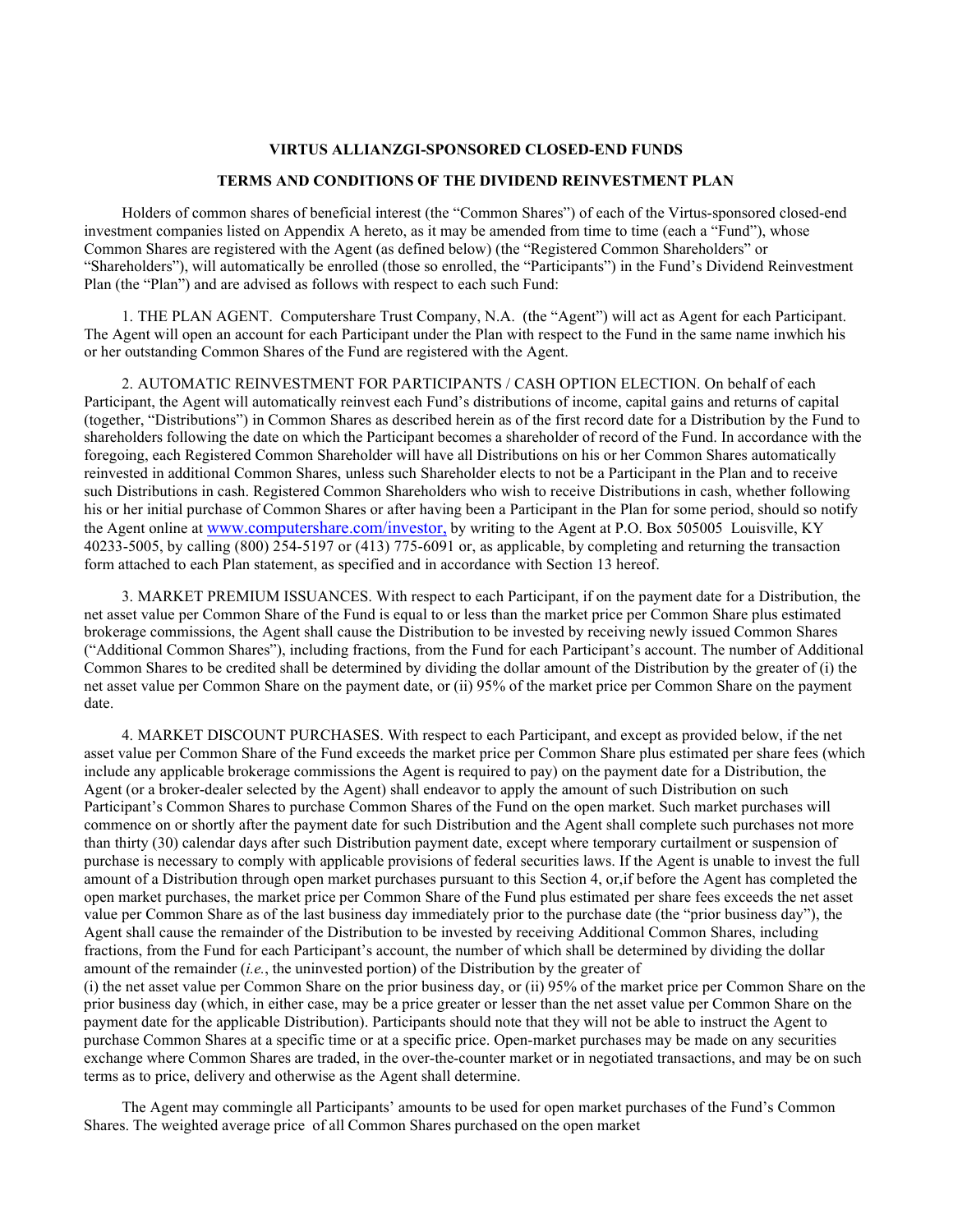by the Agent as Agent and/or issued by the Fund pursuant to Section 3 shall be the price per Common Share allocable to each Participant.

5. VALUATION. The market price of Common Shares of a Fund on a particular date shall be the last sales price on the securities exchange where the Common Shares are listed on that date (the "Exchange"), or, if there is no sale on such Exchange on that date, then the mean between the closing bid and asked quotations on such Exchange on such date will be used. The net asset value per Common Share on a particular date shall be the amount calculated on that date (or if not calculated on such date, the amount most recently calculated) by or on behalf of the Fund in accordance with the Fund's current policies.

6. SAFEKEEPING. In order to protect against loss, theft or destruction, if Participants hold Common Shares registered in their own names in certificate form, Participants may deposit such Common Shares into their Plan accounts. Certificates, along with a letter of instruction, should be sent to the Agent by registered mail and properly insured. Participants should not endorse their certificates. There are no fees for this service.

7. TAXATION. The automatic reinvestment of Distributions does not relieve Participants of any taxes which may be payable on Distributions. Participants will receive tax information annually for their personal records and to help them prepare their federal income tax return. For further information as to tax consequences of participation in the Plan, Participants should consult with their own tax advisors.

8. LIABILITY OF AGENT. The Agent shall at all times act in good faith and agrees to use its best efforts within reasonable limits to ensure the accuracy of all services performed under these terms and conditions and to comply with applicable law, but assumes no responsibility and shall not be liable for loss or damage due to errors unless such error is caused by the Agent's negligence, bad faith, or willful misconduct or that of its employees. Each Participant's uninvested funds held by the Agent will not bear interest. The Agent shall have no liability in connection with any inability to purchase or sell Common Shares within the time period specified herein, or with the timing of any purchases or sales effected. The Agent shall have no responsibility for the value of Common Shares acquired. The Agent may commingle Participants' funds.

9. RECORDKEEPING. The Agent may hold each Participant's Common Shares acquired pursuant to the Plan together with the Common Shares of other Registered Common Shareholders of the Fund acquired pursuant to the Plan in noncertificated form in the Agent's name or that of the Agent's nominee. Distributions on fractional shares will be credited to each Participant's account. Each Participant will be sent a confirmation by the Agent of each acquisition made for his or her account as soon as practicable,. Participants may request to sell a portion of the Common Shares held by the Agent in their Plan accounts online, by calling the Agent, by writing to the Agent, or by completing and returning the transaction form attached to each Plan statement as specified above. The Agent will sell such Common Shares through a broker-dealer selected by the Agent within five (5) business days of receipt of the request assuming the relevant markets are open and sufficient market liquidity exists (and except where deferralof the sale is required under applicable federal or state laws or regulations). The sale price, which will not be determined untilsuch time as the broker-dealer completes the sale, will equal the weighted average price of all Common Shares sold through the Plan on the day of the sale, less per share fees. Per share fees include any applicable brokerage commissions the Agent is required to pay. Participants should note that the Agent is unable to accept instructions to sell on a specific date or at a specific price. As an alternative to selling Common Shares through the Agent, a Participant may request that the Agent electronically transfer his or her Common Shares to his or her brokerage account in applicable circumstances. Any share dividends or split shares distributed by the Fund on Common Shares held by the Agent for Participants will be credited to their accounts. In the event that the Fund makes available to its Common Shareholders rights to purchase additional Common Shares, the Common Shares held for each Participant under the Plan will be added to other Common Shares held by the Participant in calculating the number of rights to be issued to each Participant.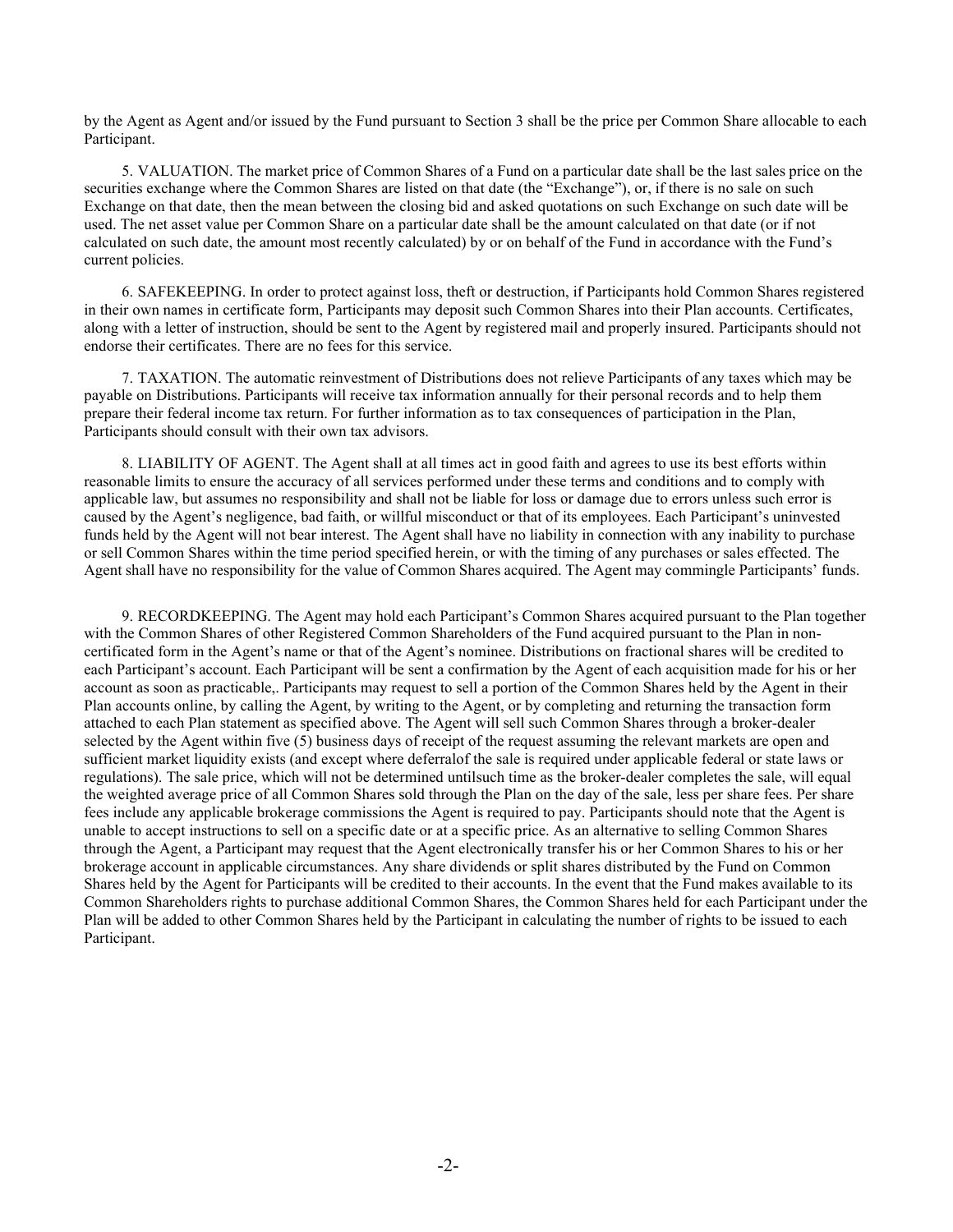10. PROXY MATERIALS. The Agent will forward to each Participant any proxy solicitation material it receives with respect to the Common Shares in the Participant's Plan account. The Agent will vote any Common Shares held for a Participant first in accordance with the instructions set forth on proxies returned by such Participant to the Fund, and then with respect to any proxies not returned by such Participant to the Fund, in the same proportion as the Agent votes the proxies returned by the Participants to the Fund.

11. BROKERS, NOMINEE HOLDERS, ETC. In the case of Registered Common Shareholders such as a broker, bank or other nominee that holds Common Shares for others who are the beneficial owners, the Agent will administer the Plan on the basis of the number of Common Shares certified by the nominee/record shareholder as representing the total amount registered in such shareholder's name and held for the account of beneficial owners who are to participate in the Plan. If a beneficial owner's broker, bank or other nominee who is the record shareholder for the beneficial owner's Common Shares is not a Registered Common Shareholder (*i.e.*, the Common Shares are not registered with the Agent), neither the nominee nor the beneficial owner will be a Participant under the Plan and have Distributions automatically reinvested by the Agent (although the broker, bank or other nominee may offer other dividend reinvestment programs independent from this Plan). If a beneficial owner of Common Shares wishes to participate in the Plan, but his or her broker, bank or other nominee is unable or unwilling to become a Registered Common Shareholder and a Participant on behalf of the beneficial owner, the beneficial owner may request that the broker, bank or other nominee arrange to have all or a portion of his or her Common Shares reregistered with the Agent in the name of the beneficial owner, such that the beneficial owner becomes a Registered Common Shareholder and, as such, would be enrolled as a Participant in the Plan unless he or she elects otherwise in accordance with the terms hereof. Participants whose Common Shares are registered in the name of one nominee firm may not be able to transfer the Common Shares to another nominee firm and continue to participate in the Plan.

12. FEES. The Agent's service fee for handling Distributions will be paid by the Fund. Each Participant will be charged per share fees (currently \$0.02 per share) on all open-market purchases. If a Participant elects to have the Agent sell part or all of his or her Common Shares and remit the proceeds, such Participant will be charged per share fees (currently \$0.02 per share). Per share fees include any applicable brokerage commissions the Agent is required to pay. The Participant will not be charged any other fees for this service.

13. TERMINATION IN THE PLAN / NOTIFICATION OF ELECTION TO RECEIVE CASH DISTRIBUTIONS. Each Registered Common Shareholder may elect to receive Distributions from a Fund in cash and, if a Participant in the Plan, to disenroll from and terminate his or her account under the Plan, by notifying the Agent online at [www.computershare.com/investor,](http://www.astfinancial.com/) by writing to the Agent at P.O. Box 505005 Louisville, KY 40233-5005, by calling (800) 254-5197 or (413) 775-6091 or by completing and returning the transaction form attached to each Plan statement. Any such written notification must be in proper order and duly executed by the Participant and any notification online or by telephone must be in accordance with such reasonable requirements as the Agent and the Fund may agree. If the Agent receives your request to discontinue Distribution reinvestment on or after the record date for the Fund's next Distribution, the Agent may either pay the Distribution in cash or reinvest it on the next investment date on the Registered Common Shareholder's behalf. If reinvested, the Agent may sell the Common Shares purchased and send the proceeds less any applicable fees. The Plan may be terminated for a Fund by the Agent or the Fund upon notice in writing mailed to each Participant at least thirty (30) calendar days prior to the effective date of the termination. Upon any termination, the Agent will arrange to depositall full Common Shares held for each Participant into his or her account, where they will be held in book-entry by the Agent. A cash adjustment will be made for any fraction of a Common Share at the then current market value of the Common Shares to be delivered to him or her less any applicable fees. If preferred, a Participant may request the sale of all full and fractional CommonShares held by the Agent in his or her Plan account in order to terminate participation in the Plan in accordance with

Section 9 hereof. If a Participant has terminated his or her participation in the Plan but continues to have Common Shares registered in his or her name with the Agent, he or she may re-enroll in the Plan at any time by notifying the Agent online a[t www.computershare.com/investor,b](http://www.astfinancial.com/)y writing to the Agent at P.O. Box 505005 Louisville, KY 40233-5005 or by calling (800) 254-5197 or (413) 775-6091.

14. AMENDMENT OF THE PLAN. These terms and conditions may be amended by the Agent or the Fund at any time but, except when necessary or appropriate to comply with applicable law or the rules or policies of the Securities and Exchange Commission or any other regulatory authority, only by mailing to each Participant appropriate written notice at least thirty (30) calendar days prior to the effective date thereof. The amendment shall be deemed to be accepted by each Participant unless, prior to the effective date thereof, the Agent receives notice of the termination of the Participant's account under the Plan. Any such amendment may include an appointment by the Agent of a successor Agent, subject to the prior written approval of the successor Agent by the Fund. Upon any such appointment of a successor Agent for the purpose of receiving distributions, the Fund will be authorized to pay to such successor Agent, for each Participant's account, all Distributions payable on Common Shares of the Fund held in the Participant's name or under the Plan for retention or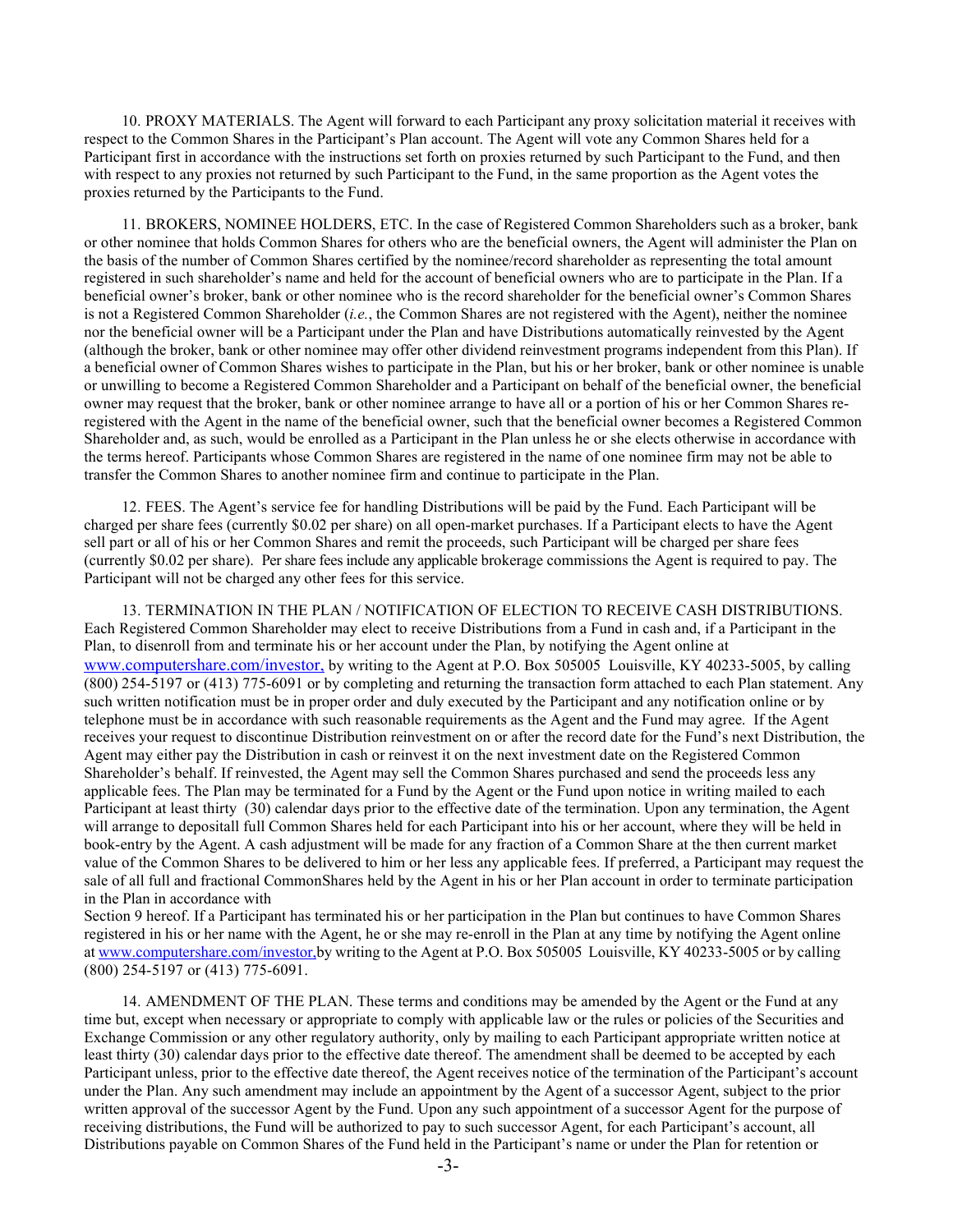application by such successor Agent as provided in these terms and conditions.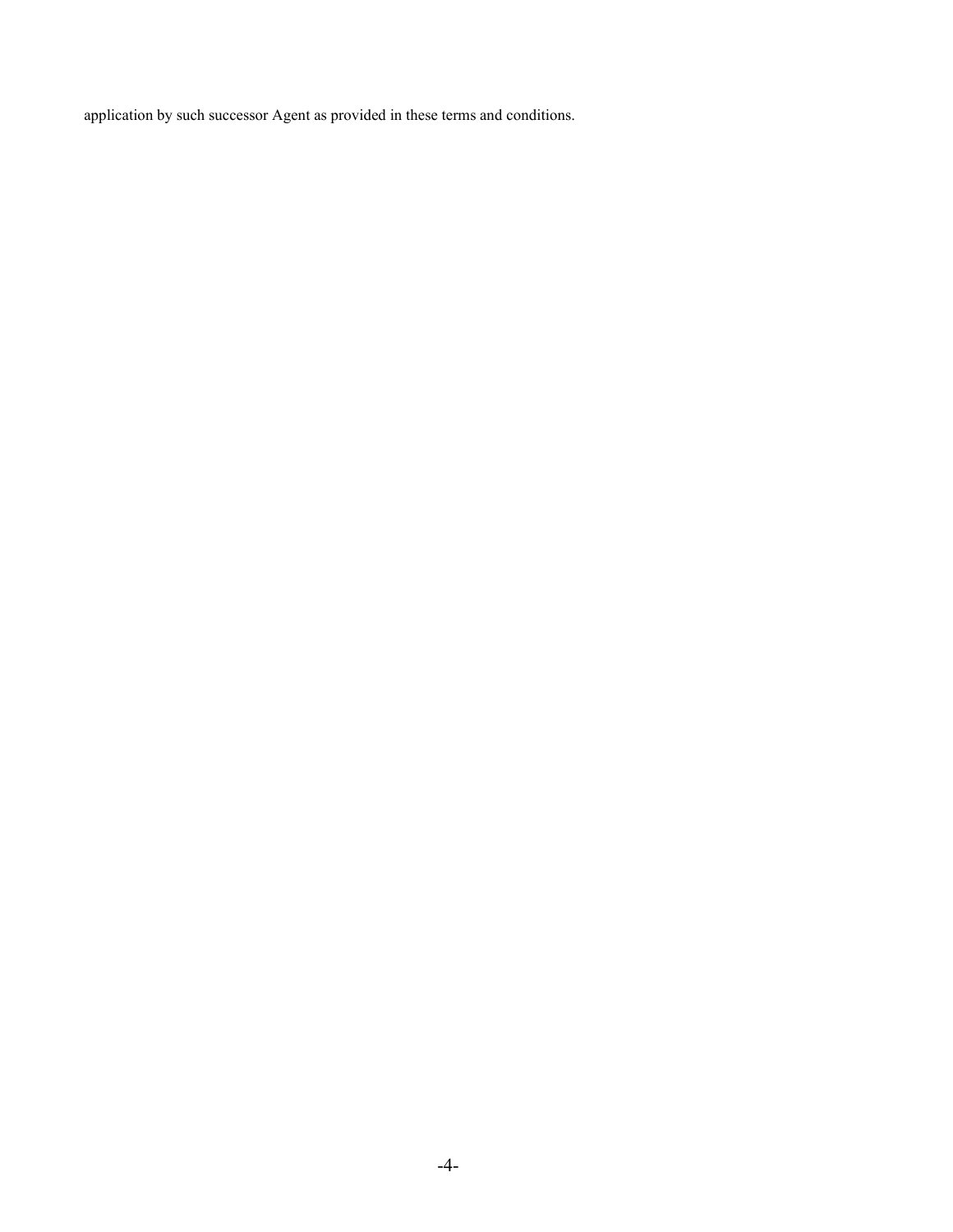15. APPLICABLE LAW. These terms and conditions shall be governed by the laws of The Commonwealth of Massachusetts.